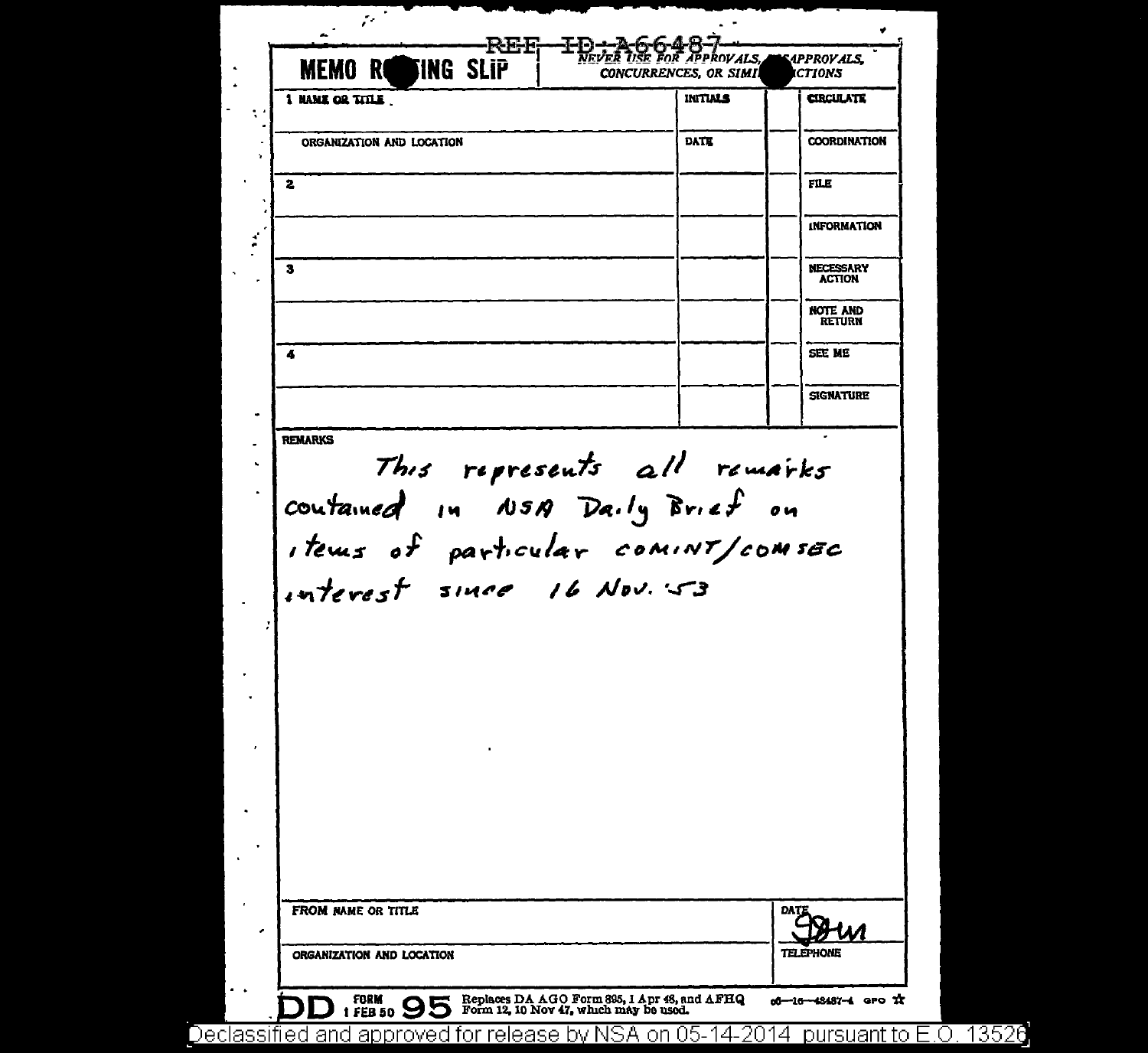|                                 |                                      | FOR NSA INTERNAL USE ONLY                                                | MAR 12 3 37 PH '54                   |
|---------------------------------|--------------------------------------|--------------------------------------------------------------------------|--------------------------------------|
|                                 |                                      | COMINT production affected by expanded use of VHF by                     |                                      |
|                                 |                                      | Continued expansion of the use of very high frequency (VHF) and of near- |                                      |
|                                 | VHF $(27-29$ mcs.) communications by |                                                                          | will "materially affect              |
|                                 |                                      | COMINT production, with the intercept facilities now available."         |                                      |
|                                 | The use of VHF by other than         |                                                                          | <b>VBS</b>                           |
|                                 |                                      | first detected last April. Since that date, VHF communications have been |                                      |
| observed in                     |                                      | EO $3.3(h)(2)$<br>PL 86-36/50 USC 3605                                   | EO 3.3(h)(2)<br>PL 86-36/50 USC 3605 |
|                                 |                                      |                                                                          |                                      |
|                                 |                                      |                                                                          |                                      |
| Note: The comments on Viet Minh |                                      |                                                                          |                                      |
|                                 |                                      | which appeared in the Daily Brief of 8 March were                        |                                      |

## **U.S. OFFICIALS ONLY T()P SECRET FROTII**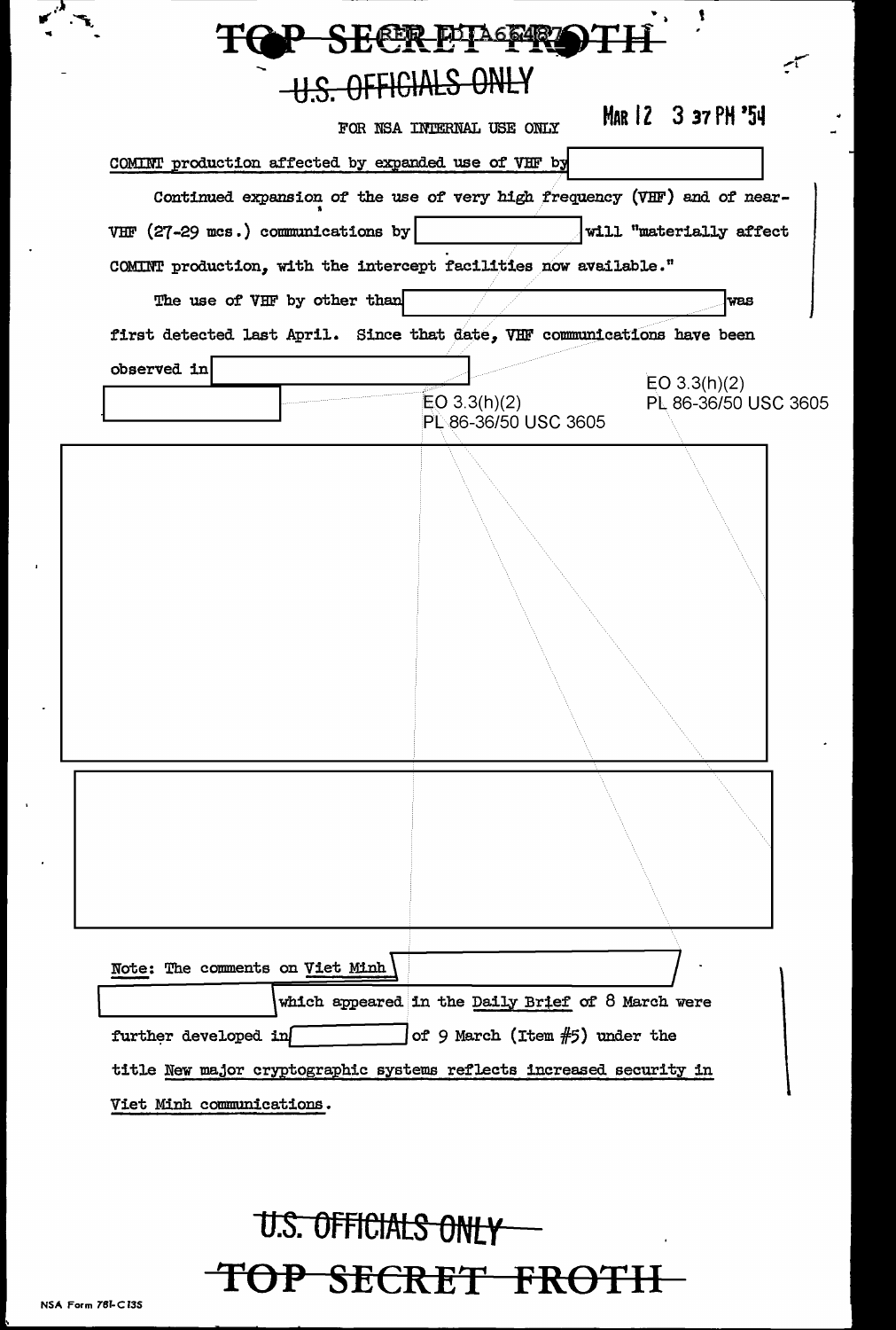|    | U.S. OFFICIALS ONLY                                                        |                                 |                                                |
|----|----------------------------------------------------------------------------|---------------------------------|------------------------------------------------|
|    |                                                                            | FOR NSA INTERNAL USE ONLY       | MAR $8$ 3 $3$ $\frac{1}{2}$ PH $\frac{1}{3}$ 4 |
|    | Viet Minh reportedly                                                       | [U.S. OFFICIALS ONLY]           |                                                |
|    |                                                                            |                                 | reports that codes now used by Viet Minh       |
|    | general staff headquarters and between division headquarters are           |                                 |                                                |
|    | He states that the                                                         |                                 | have been working on these codes for           |
|    | the past two months without success and are beginning to believe that they |                                 |                                                |
|    | may be unbreakable.                                                        |                                 |                                                |
|    | According to                                                               |                                 | which in the                                   |
|    | past provided the basis of estimates on                                    |                                 | to the Viet                                    |
|    | Minh, have substantially dried up over the past four months. Their infor-  |                                 |                                                |
|    | mation on this aid is now derived                                          |                                 |                                                |
|    |                                                                            |                                 | This information does not permit               |
|    | accurate estimates of monthly tonnages or justify statements indicating    |                                 |                                                |
|    | substantial increases.                                                     | EQ(3.3(h)(2))                   |                                                |
|    |                                                                            |                                 | PL 86-36/50 USC 3605                           |
|    | Comment: Analysis of Viet Minh radio communications through 28 Feb-        |                                 |                                                |
|    | ruary, the date of latest available information, provides no evidence of   |                                 |                                                |
|    | a significant change in cryptographic procedures. In addition,             |                                 |                                                |
|    |                                                                            |                                 | indicate                                       |
|    | accurate and timely exploitation of messages from Viet Minh headquarters   |                                 |                                                |
|    | to the divisions and between the divisions as late as 19 February.         |                                 |                                                |
|    | The resemblance between the cipher systems employed by Viet Minh           |                                 |                                                |
|    | headquarters and the                                                       |                                 | has been noted since 1951 but it               |
|    | is too general to permit definite conclusions. The higher degree of se-    |                                 |                                                |
|    | curity evidenced in some of the systems used by enemy headquarters since   |                                 |                                                |
|    | 1 December may be the result of increased experience.                      |                                 |                                                |
|    | The official                                                               |                                 | indicate a steady increase                     |
| in |                                                                            |                                 | during the past two years. There               |
|    | is no evidence to suggest that this trend has changed significantly.       |                                 |                                                |
|    |                                                                            | I <del>IS OFFICIAIS ONI Y</del> | From NSA<br>Daily Bulletin<br>5 Mar. 54        |
|    |                                                                            |                                 |                                                |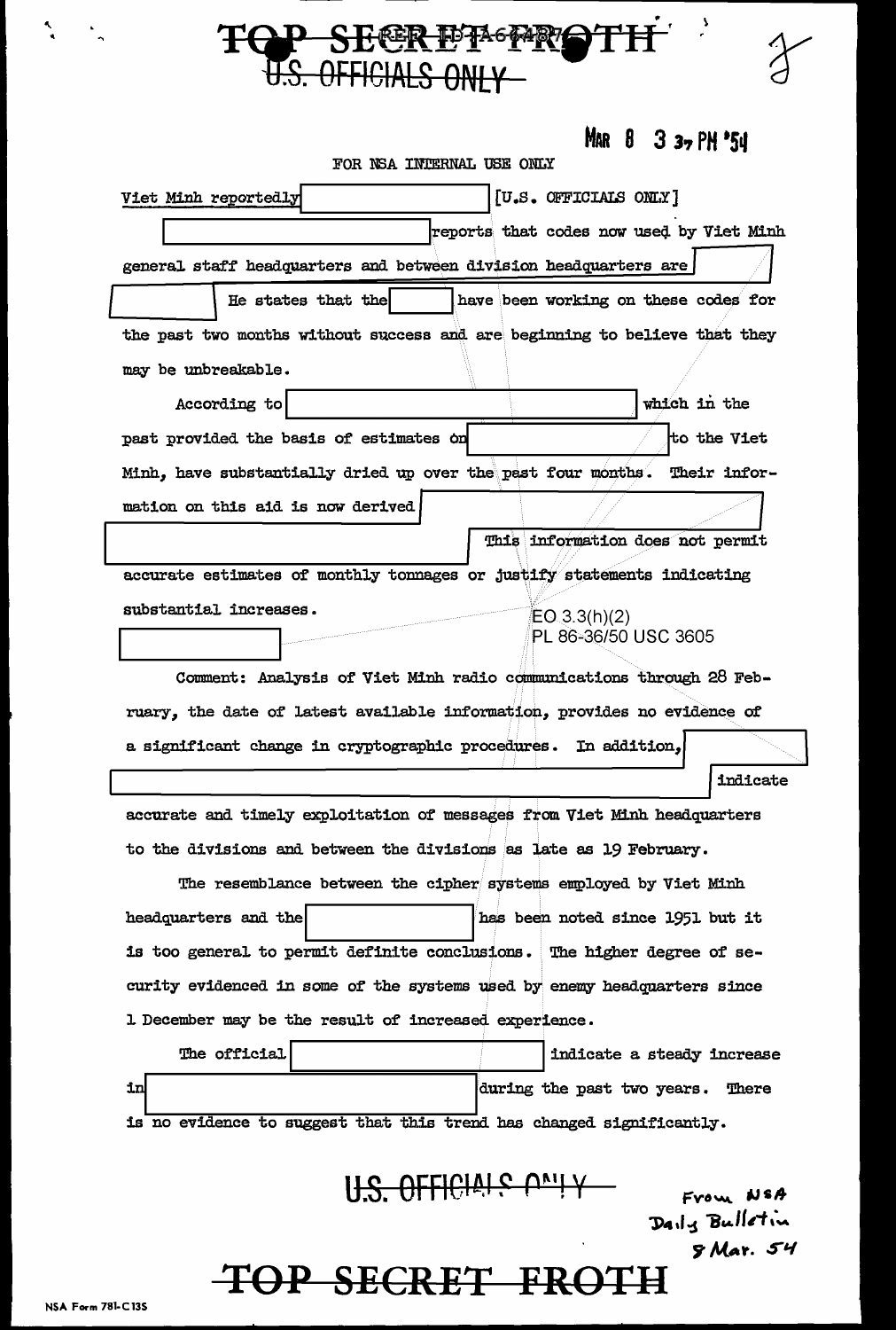## OP SECRET FROTH **H.S. OFFICIALS ONLY**

FOR NSA INTERNAL USE ONLY

FEB 5 3 38 PM '54

These developments

(Further to Daily Brief of 3 February 1954)

are believed to be a continuation of the major changes introduced on these nets on 14 December when reporting procedures and formats as well as callsigns and frequencies were altered. The over-all pattern of these changes reflects progress in communications security. They will also restrict, temporarily at least, a valuable source of air intelligence.  $EO 3.3(h)(2)$ PL 86-36/50 USC 3605

French military effort in Indochina criticized: U.S. OFFICIALG ONLY-

The U.S. army attache in Saigon reports his opinion that staff and procedures at French headquarters are of the "1935-1939 vintage" and that General Navarre's strategy and tactics approximate those of his defense-minded predecessor, General Salan. Moreover, the attache is convinced that Navarre has been directed by Paris to conduct a "minimumcasualty holding action" with a view to eventual negotiations. He cites as examples of this the French commander's failure to neutralize the outmumbered enemy in central Laos, his mistake in permitting the Viet Minh to tie up troops and supply facilities at Dien Bien Phu, and the absence of aggressive French patrolling.

According to the attache, the consensus of U.S. military opinion in Indochina is that the factors militating against French success are the lack of support from Paris, inadequate training, and a defensive psychology. He observes that "the addition of unlimited supplies of the latest U.S. equipment will not correct these deficiencies." USARMA, Vietnam, 3 February 1954.

Comment: Over the past few weeks, the attache has been highly critical of French military strategy in Indochina.

#### U.S. OFFICIALS ONLY  $\n *W*$   $\n *B*$   $\n *P*$   $\n *P*$ TOP SECRET FROTH 5 Feb '54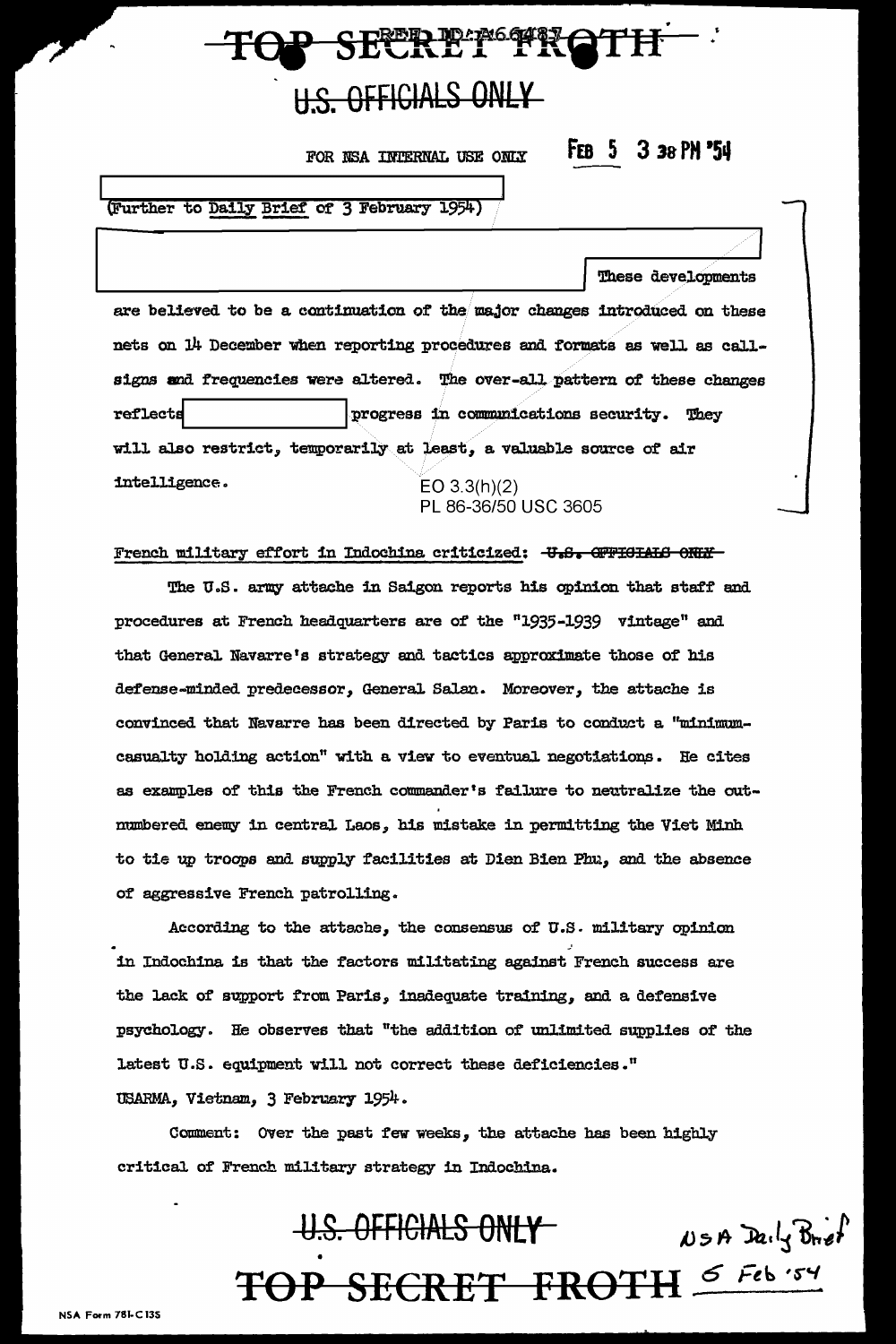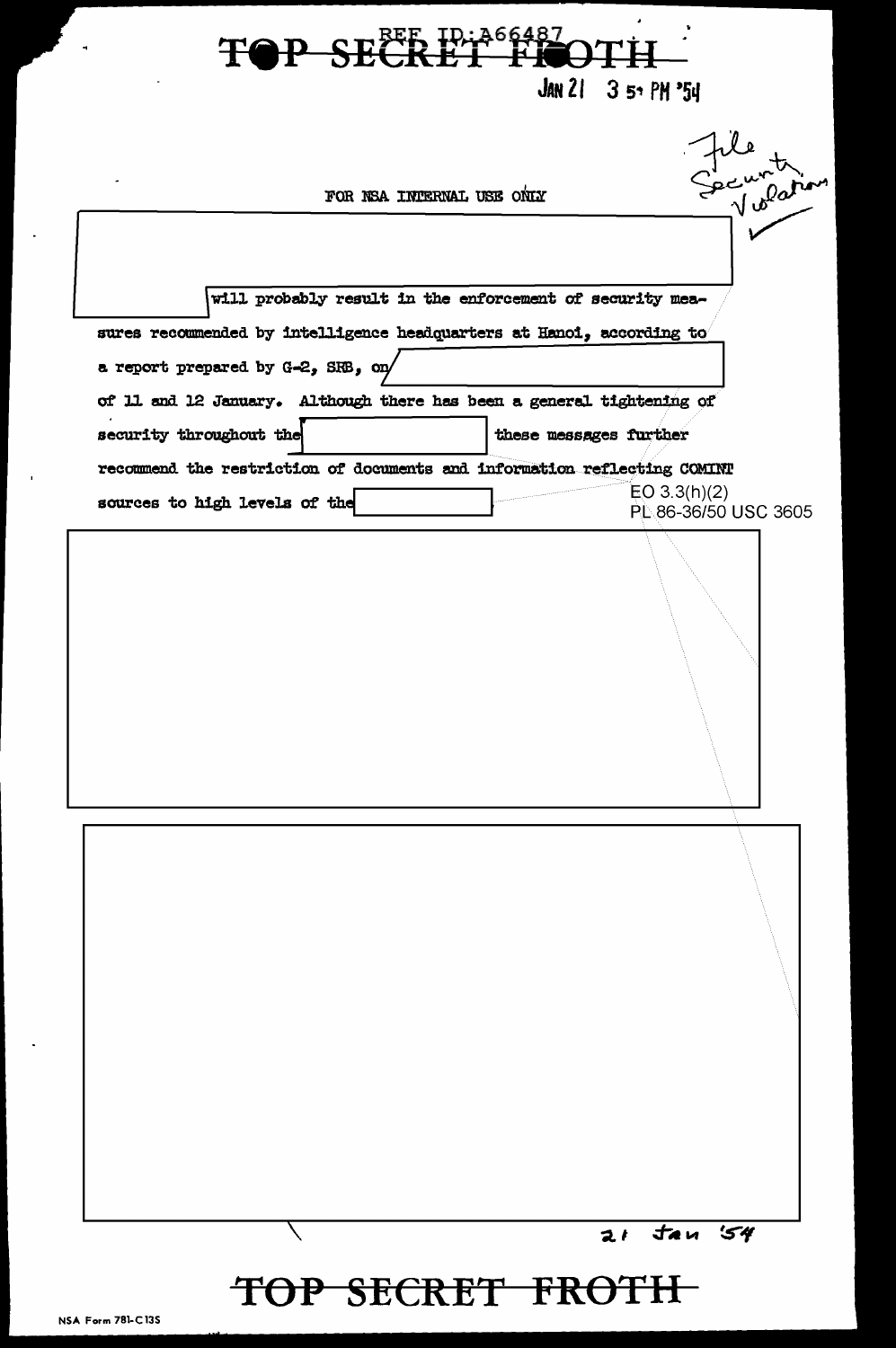#### U.S. OFFICIALS ONLY

FOR NSA ZIVIERNAL USE ONLY that "the Chinese anti-Communist ex-prisoners of war yill arrive at the Ascom City\* processing center, approximately five hours after leaving the entrucking points south of the demilitarized zone. They will arrive at 15-minute intervals in convoys of 16/trucks, 30 men per truck. Here they will be processed, clothed and fed, and then sent to Inchon for loading aboard LSTs for the voyage to Formosa." Ascom City - Armed Services Communication City, near Taejong  $EO$  3.3(h)(2) between Seoul and Inchon.

As a result, a tightening of Viet Minh communications security was anticipated which might produce "extremely grave" repercussions.

Comment: [U.S. OFFICIALS ONLY] A recent report from Indochina stated that the adopted by Viet Minh units in north Viet Nam and central Laos at the end of November. [U.S. OFFICIALS ONLY]

The 183rd battalion was last reported to have been operating in north Viet Nam in the area south of Lao Kay.

NSA Daily Brief<br>19 Jan. 54

PL 86-36/50 USC 3605

U.S. OFFICIALS ONI Y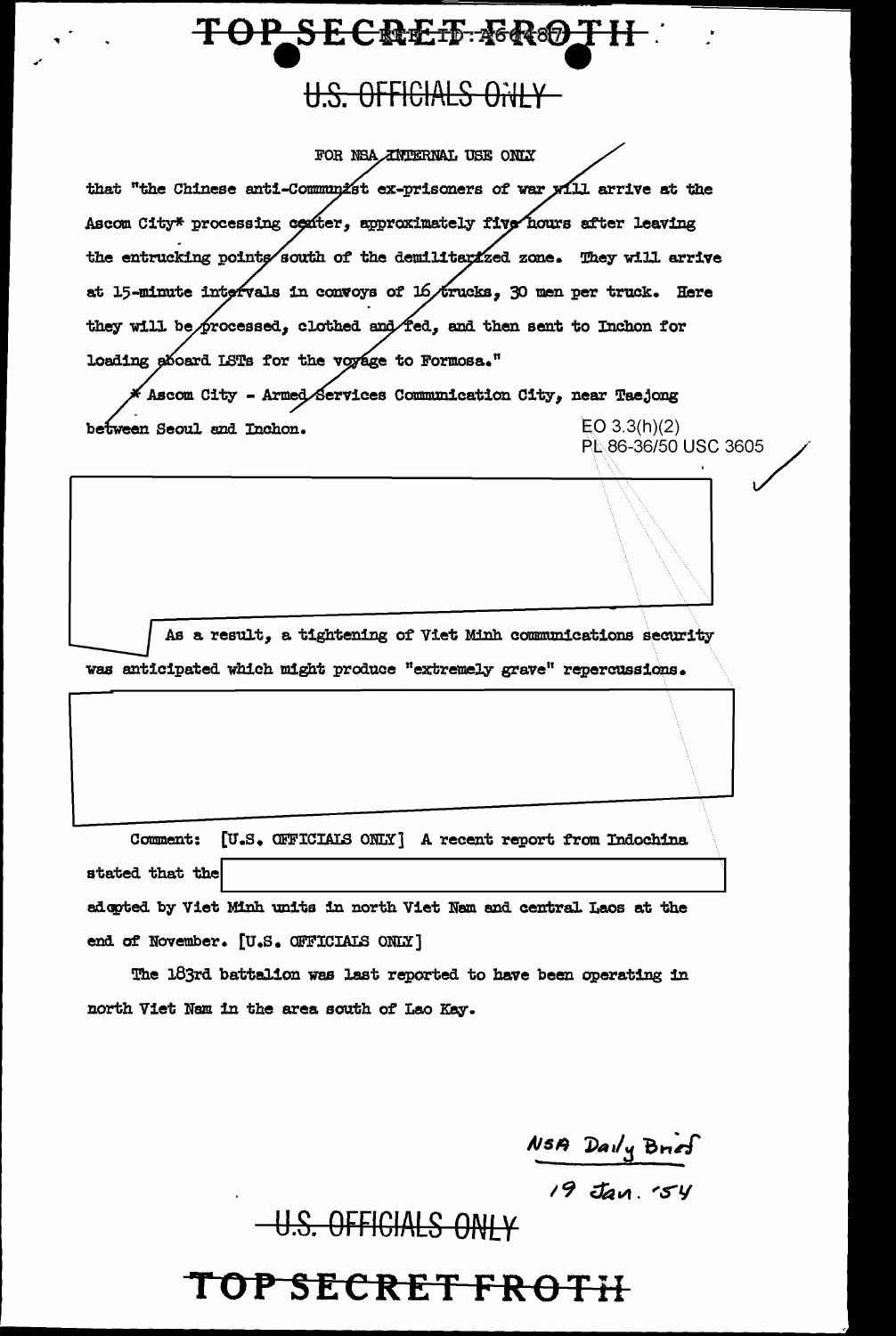| CER FETTA CO                                                                                                                      |                            |
|-----------------------------------------------------------------------------------------------------------------------------------|----------------------------|
| FOR NSA INTERNAL USE ONLY                                                                                                         | $4$ $\sqrt{2}$ $\sim$ $54$ |
| Responsible NSA officials do not as yet regard the<br>Comment:<br>above reported flights as indicative of the pattern of activity |                            |
|                                                                                                                                   |                            |

This change occurred one month prior to the date of a predicted probable change. The significance of this change is that and thus increases the security  $EO.3.3(h)(2)$ of this cipher system. PL 86-36/50 USC 3605 ghi u pu Th the possibility exists that they will resume the quarterly Souv schedule as the change was started 31 January 1953. The period of reduced readibility does, however, continue a trend which has been apparent in the history of the cipher.

> EO  $3.3(h)(2)$ PL 86-36/50 USC 3605

NSA Daily Brief  $4$   $\tan$   $54$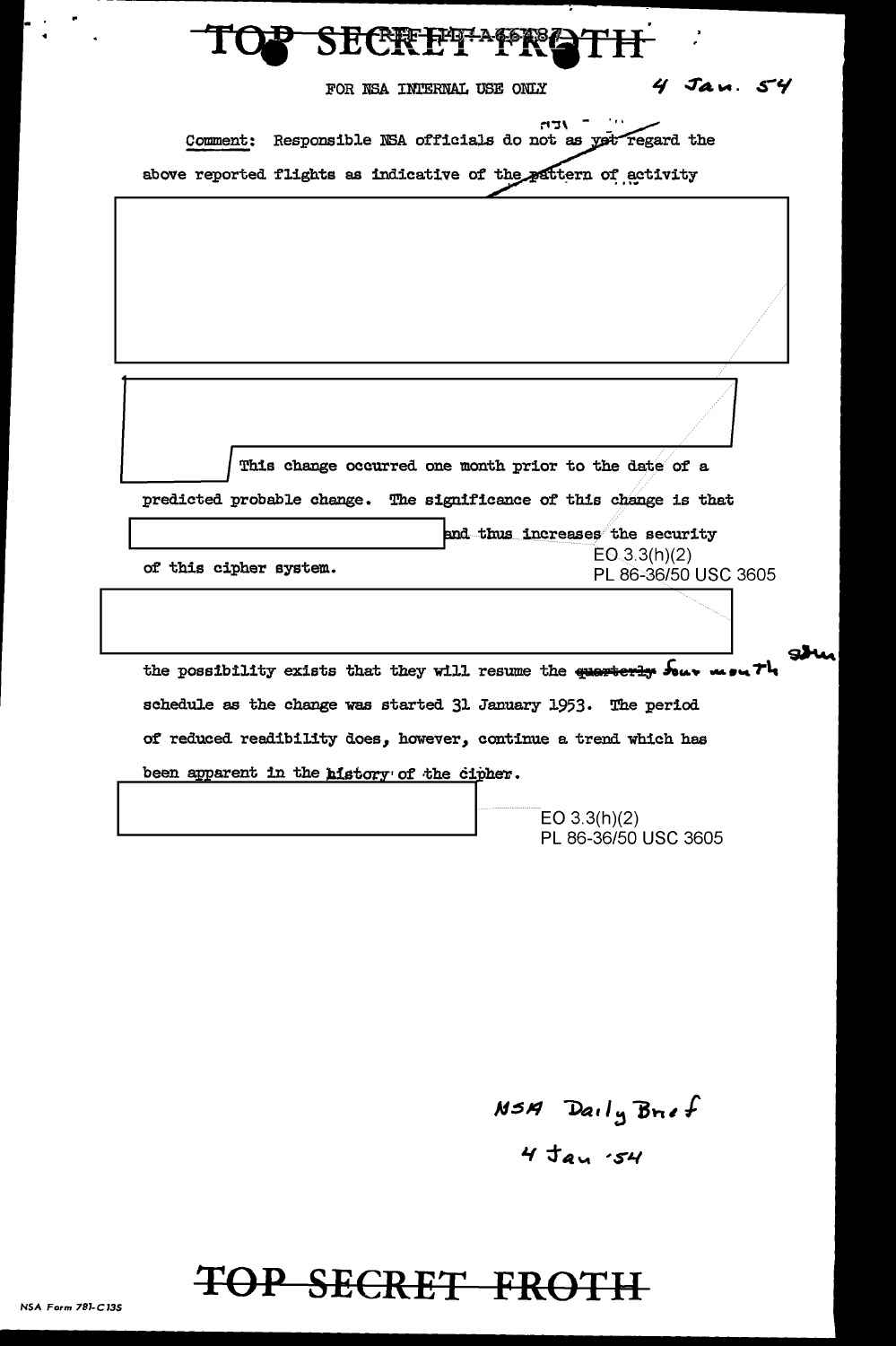### **P-SECRET .... 200483 TH** U.S. OFFICIALS ONLY

 $EO 3.3(h)(2)$ PL 86-36/50 USC 3605

FOR NSA INJERNAL USE ONLY

*5"3* 

 $\blacktriangleleft$ soldiers with commando training are scheduled to launch a series of raids, to begin this weekend, against Jordan frontier villages. The commandos will be organized in teams of  $4$  to  $8$ , and will not carry any identifying markings. Both sources believe on 21 December were the precursors to these raids. \_\_\_\_\_\_\_ I 28 Dec 53 EO 3.3(h)(2) PL 86-36/50 USC 3605

 $N5A$  Daily Brief

°3• *'l>ec.* 'S'~

U.S. CFFICIALS ONLY-TOP SECRET FROTH

NSA Form 781-Cl3S